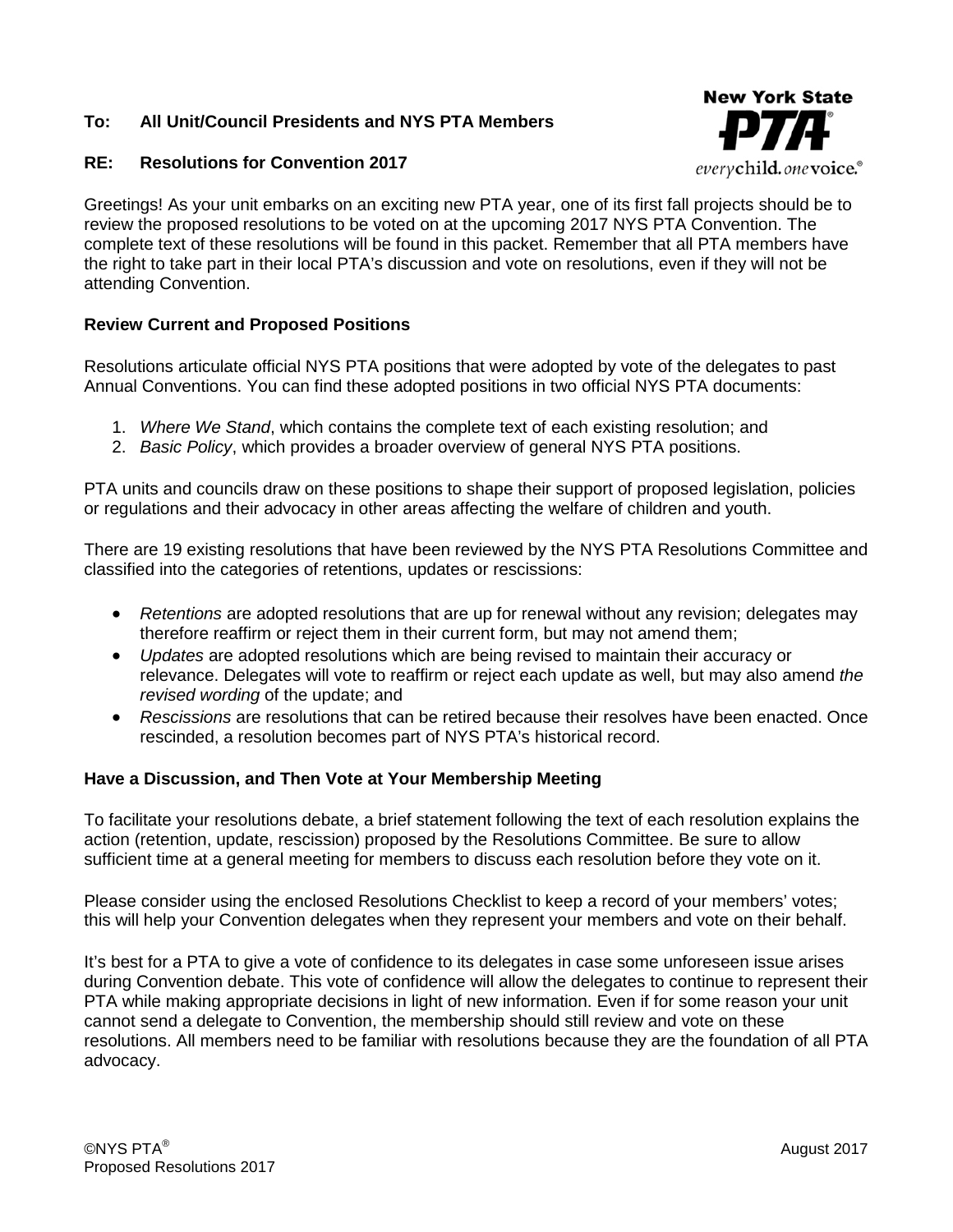Resolutions debate is one of the high points of Annual Convention. When you come together with other delegates to voice your views and act on your principles, you will feel the power of volunteers to make a difference for children and schools.

**On behalf of the Resolutions Committee, I invite you to Niagara Falls to join the action at NYS PTA's 121<sup>st</sup> Annual Convention on November 3-5. Please do not hesitate to contact me with any questions or concerns.** 

Lisa Christoffel NYS PTA Resolutions Coordinator [resolutions@nyspta.org](mailto:resolutions@nyspta.org) 585-802-3197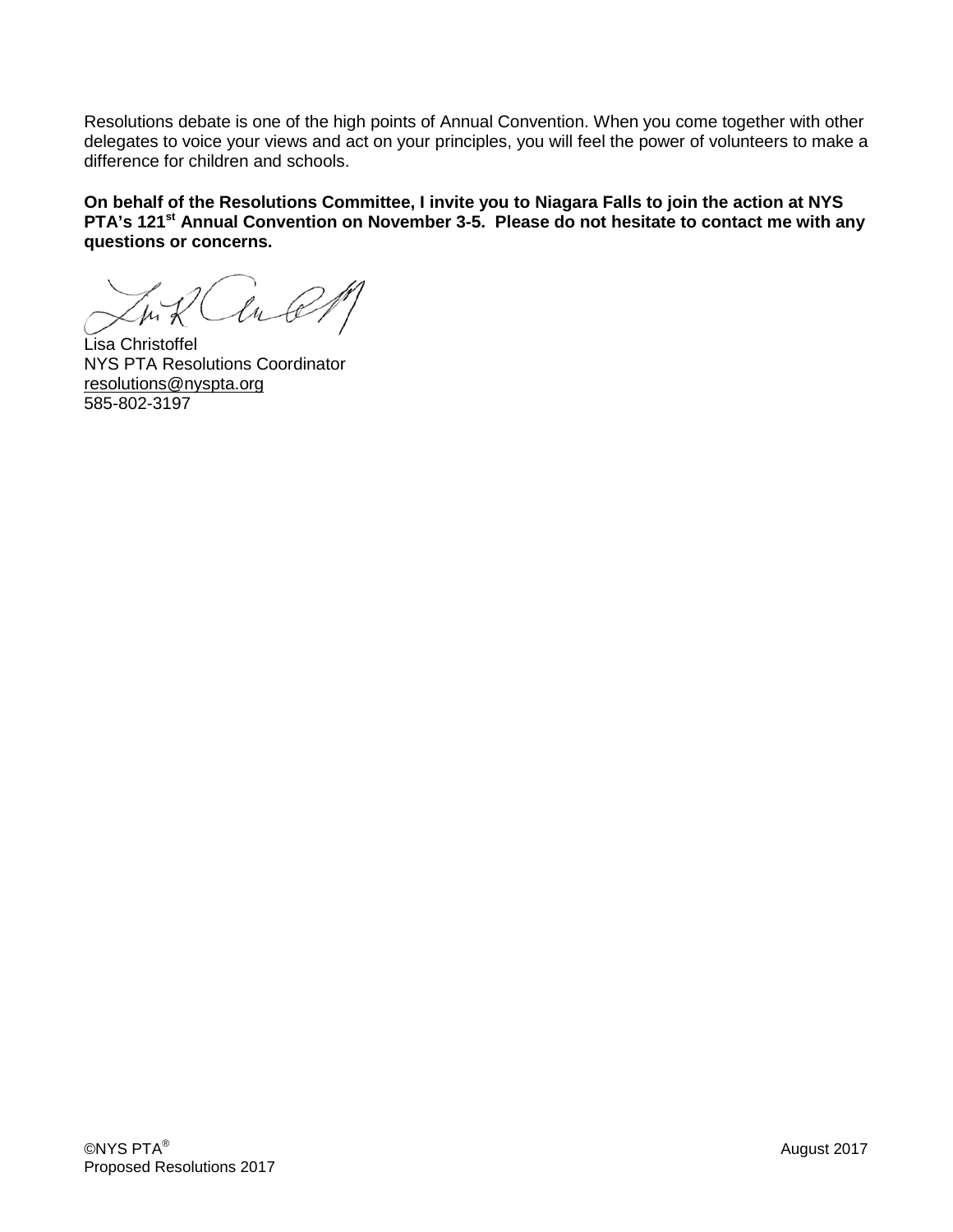# **PROPOSED RESOLUTIONS 2017 CHECKLIST**

| <b>RETENTIONS</b>                                                                                           | <b>YES</b> | <u>No</u> |
|-------------------------------------------------------------------------------------------------------------|------------|-----------|
| 1. Sale of Alcoholic Beverages in Supermarkets – 2010 (R-'03, U-<br>'96, R-'89, U-'82)                      |            |           |
| 2. Alternative High School Programs and Settings for Students at<br>Risk - 2010 (U-'03, R-'96, R-'89)       |            |           |
| 3. Integrated Pest Management - 2010 (U-'03, R-'96, R-'89)                                                  |            |           |
| 4. Food Inspection and Regulation – 2010 (R-'03, R-'96, R-'89, U-<br>'82)                                   |            |           |
| 5. Preventive Health Programs - 2010 (U-'03, U-'96, R-'89, U-'82)                                           |            |           |
| 6. Federal Communication Commission (FCC) – Education<br>Regarding Radio Broadcasting - 2010 (R-'03, R-'96) |            |           |
| 7. Child Care Services - 2010 (U-'03, R-'96, R-'89, R-'82)                                                  |            |           |
| 8. Change in the Vehicle Traffic Law Pertaining to Stopped<br>School Buses - 2010 (R-'03, R-'96)            |            |           |
| 9. Monitors on School Buses - 2010 (U-'03, R-'96, R-'89, U-'82)                                             |            |           |
| <b>UPDATES</b>                                                                                              | <u>YES</u> | <u>No</u> |
| 1. Comprehensive K-12 Drug, Alcohol and Substance Abuse<br>Prevention Education - 2010 (U-'02)              |            |           |
| 2. Compulsory Education - 2010 (R-'03, R-'96, R-'89)                                                        |            |           |
| 3. Use of Polystyrene Products – 2010 (U-'03, R-'96, R-'89)                                                 |            |           |
| 4. Hazards from Land, Water, Air, Noise and Light Pollution -<br>2010 (U-'03, U-'96, R-'89, U-'82)          |            |           |
| 5. Establish a Legislative Task Force to Reform State Aid to<br>Education Formulas $-2010$ (R-'03)          |            |           |
| 6. School Lunch Programs - 2010 (R-'03, R-'96, R-'89, U-'82)                                                |            |           |
| 7. Background Checks of School Employees - 2010 (U-'03, R-<br>'96, R-'89)                                   |            |           |
| 8. Mandated Fire Drills - 2010 (U-'03, R-'96, R-'89, U-'82)                                                 |            |           |
| <b>RESCISSIONS</b>                                                                                          | <u>Yes</u> | <u>No</u> |
| 1. 3020a Hearings - 2010 (R-'03, R-'96, R-'89, U-'82)                                                       |            |           |
| 2. Protecting Youth in Cults - 2010 (R-'03, R-'96, R-'89, U-'82)                                            |            |           |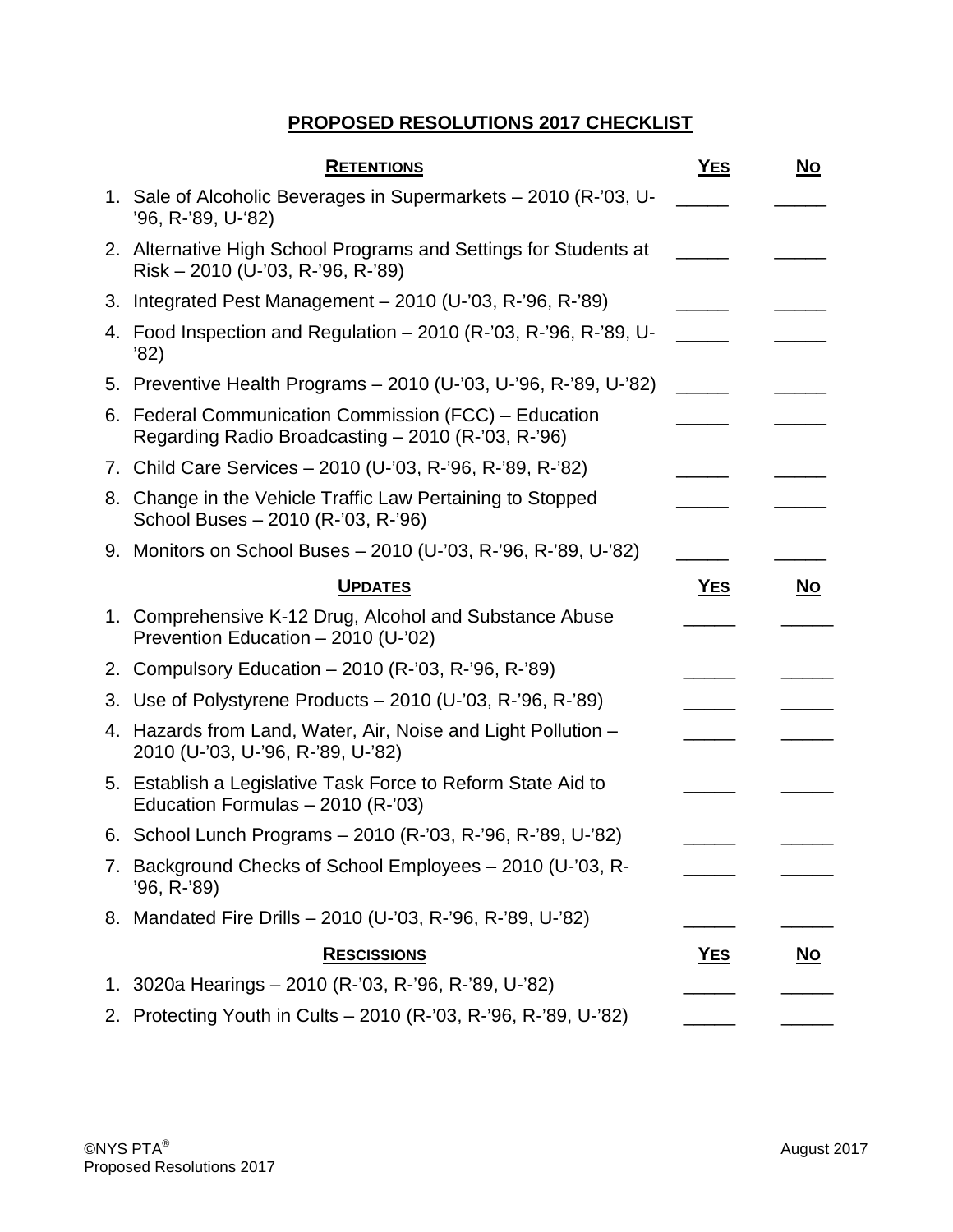### **2017 PROPOSED RESOLUTIONS**

## **RETENTIONS**

### **RETENTION #1**

### **SALE OF ALCOHOLIC BEVERAGES IN SUPERMARKETS – 2010 (R-'03, U-'96, R-'89, U- '82);**

**RESOLVED** that the New York State Congress of Parents and Teachers, Inc. oppose any legislation permitting the sale of liquor and wine in supermarkets, convenience stores, and drug stores.

**STATEMENT:** Current NYS liquor laws currently prohibit the sale of liquor and wine in supermarkets, convenience stores, and drug stores. Advocacy can continue to retain this law.

#### **RETENTION #2:**

### **ALTERNATIVE HIGH SCHOOL PROGRAMS AND SETTINGS FOR STUDENTS AT RISK – 2010 (U-'03, R-'96, R-'89);**

**RESOLVED** that the New York State Congress of Parents and Teachers, Inc., support the educational concept of alternative high school programs and settings for students at risk, and be it further

**RESOLVED** that the New York State PTA seek adequate fiscal resources from the State to support alternative high school programs and settings for students at risk that include the provision so that school districts have the flexibility to support programs designed to meet the particular needs of their students at risk.

**STATEMENT:** Alternative high school programs were created to assist students to complete high school. Some districts offer programs that are unique to their own specific needs, while others do not. Programs should also provide these students at risk with the services they require. Since there is not a uniform standard throughout the state, advocacy is still required in this area.

### **RETENTION #3:**

### **INTEGRATED PEST MANAGEMENT – 2010 (U-'03, R-'96, R-'89);**

**RESOLVED** that the New York State Congress of Parents and Teachers, Inc., urge the use of pesticides only as last resort and the promotion of alternative pest control methods in order to protect children's health, safety, and environment.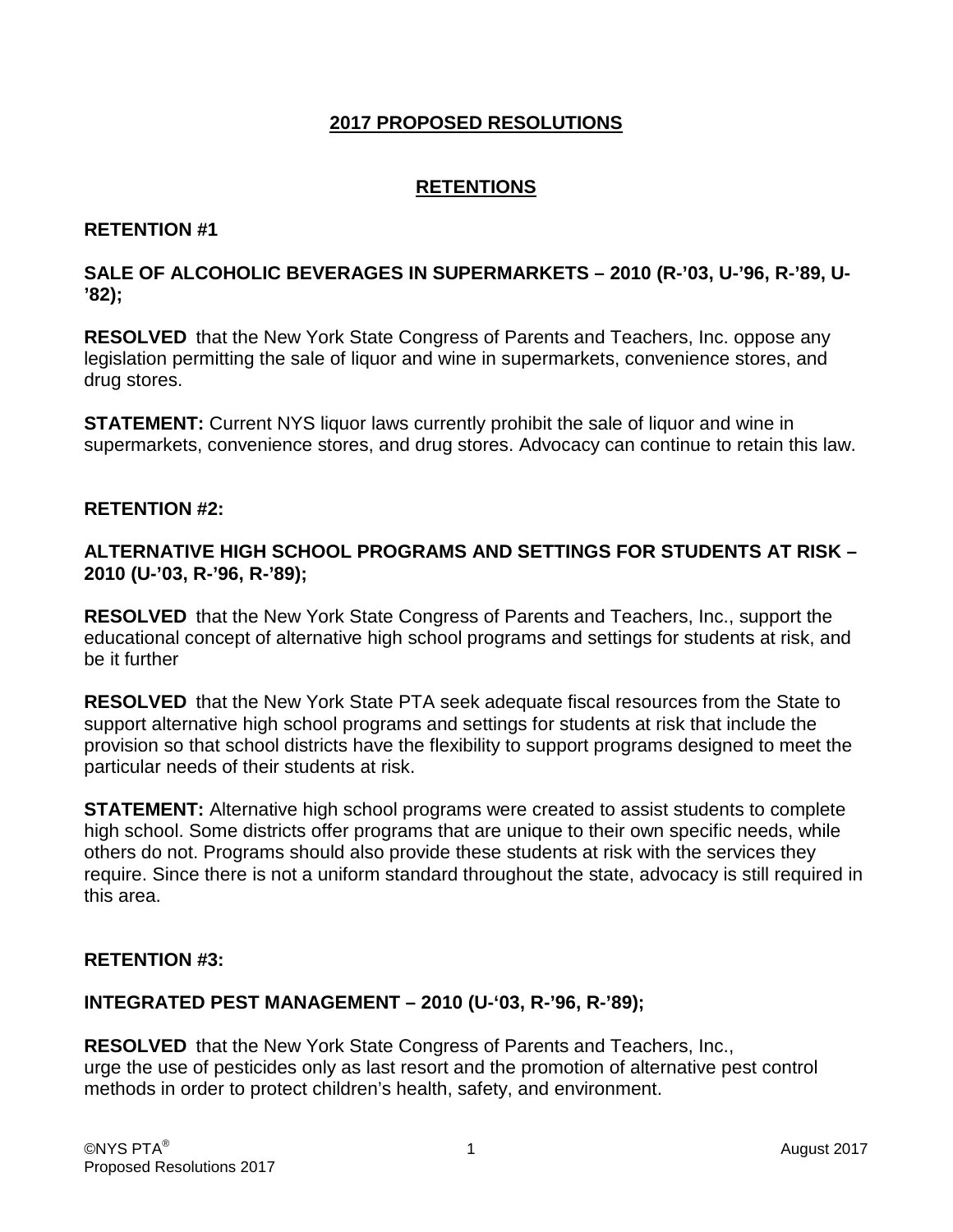**STATEMENT:** While Integrated Pest Management is now required to establish the least toxic approach in schools under New York State Chapter 85 of the Laws of 2010, it is not mandatory in the general population.

### **RETENTION #4:**

### **FOOD INSPECTION AND REGULATION – 2010 (R-'03, R-'96);**

**RESOLVED** that the New York State Congress of Parents and Teachers, Inc., support the proper inspection and regulation of food by the U.S. Dept. of Agriculture and other agencies, such as the NYS Dept. of Health (DOH), to prevent mislabeling and to detect contamination.

**STATEMENT:** This is a retained resolution that can more broadly be interpreted to include labeling of foreign-sourced foods and allergen-laden production sites.

#### **RETENTION #5:**

### **PREVENTIVE HEALTH PROGRAMS – 2010 (U-'03, U-'96, R-'89, U-'82);**

**RESOLVED** that the New York State Congress of Parents and Teachers, Inc., strongly support age-appropriate preventive health programs such as: prenatal and well-child care, newborn screenings, immunizations, nutritional screenings, dental care, vision and hearing screenings, scoliosis and blood pressure screenings, lead poisoning and tuberculin skin tests, and voluntary screening for genetic diseases.

**STATEMENT:** This is being retained because NYS PTA continues to support preventive health programs.

#### **RETENTION #6:**

### **FEDERAL COMMUNICATION COMMISSION (FCC) – EDUCATION REGARDING RADIO BROADCASTING – 2010 (R-'03, R-'96);**

**RESOLVED** that the New York State Congress of Parents and Teachers, Inc., encourage the radio broadcast industry to comply with the letter and spirit of the FCC "safe harbor" provisions for children, and be it further

**RESOLVED** that the New York State PTA encourage the radio broadcast industry, and particularly those stations that appeal to children, to broadcast language and material that is suitable for children, and be it further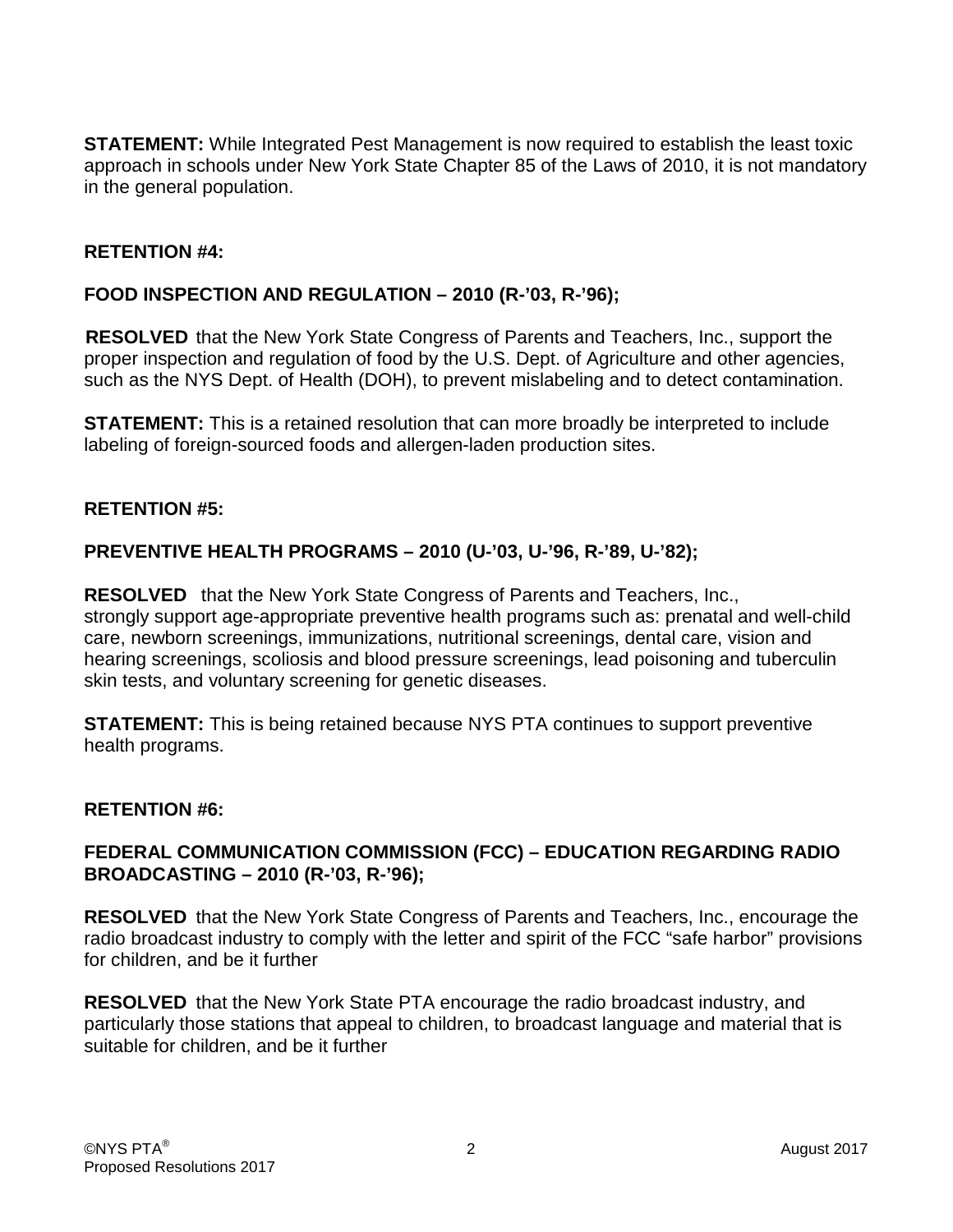**RESOLVED** that the NYS PTA urge units and councils to educate parents about the need to monitor their children's radio listening and about the FCC "safe harbor" provisions and procedures for filing complaints.

**STATEMENT:** This resolution is being retained because monitoring of expanding media exposure for children is important. Those who are watching out for the health, safety, and welfare of children need to remain vigilant.

### **RETENTION #7:**

### **CHILD CARE SERVICES – 2010 (U-'03, R-'96, R-'89, R-'82);**

**RESOLVED** that the New York State Congress of Parents and Teachers Inc. encourage units and councils to have programs addressing the need for child care, including school-age child care, in their communities and to share guidelines on quality child care with parents, and be it further

**RESOLVED** that the New York State PTA urge the state legislature to address the need to encourage home child care providers to register and to provide training programs for all child care providers in order to reduce turnover and improve quality of care, and be it further

**RESOLVED** that the NYS PTA encourage the state legislature to address the different needs of families for accessible child care by providing incentives for more infant slots, increased salaries for child care workers, and further incentives for business and other organizations to start quality programs.

**STATEMENT:** Opportunities for and access to trained child care providers continues to be an important issue for working and non-working parents.

### **RETENTION #8:**

### **CHANGE IN THE VEHICLE TRAFFIC LAW PERTAINING TO STOPPED SCHOOL BUSES – 2010 (R-'03, R-'96);**

**RESOLVED** that the New York State Congress of Parents and Teachers, Inc. support programs to raise the awareness of dangerous traffic situations at school bus stops, and be it further

**RESOLVED** that the New York State PTA seek and support legislation to prevent a vehicle from making turns towards a school bus while it is discharging or receiving passengers to change the law to read "any" where it now reads "either" in section 1174(a) Vehicle and Traffic Law, and be it further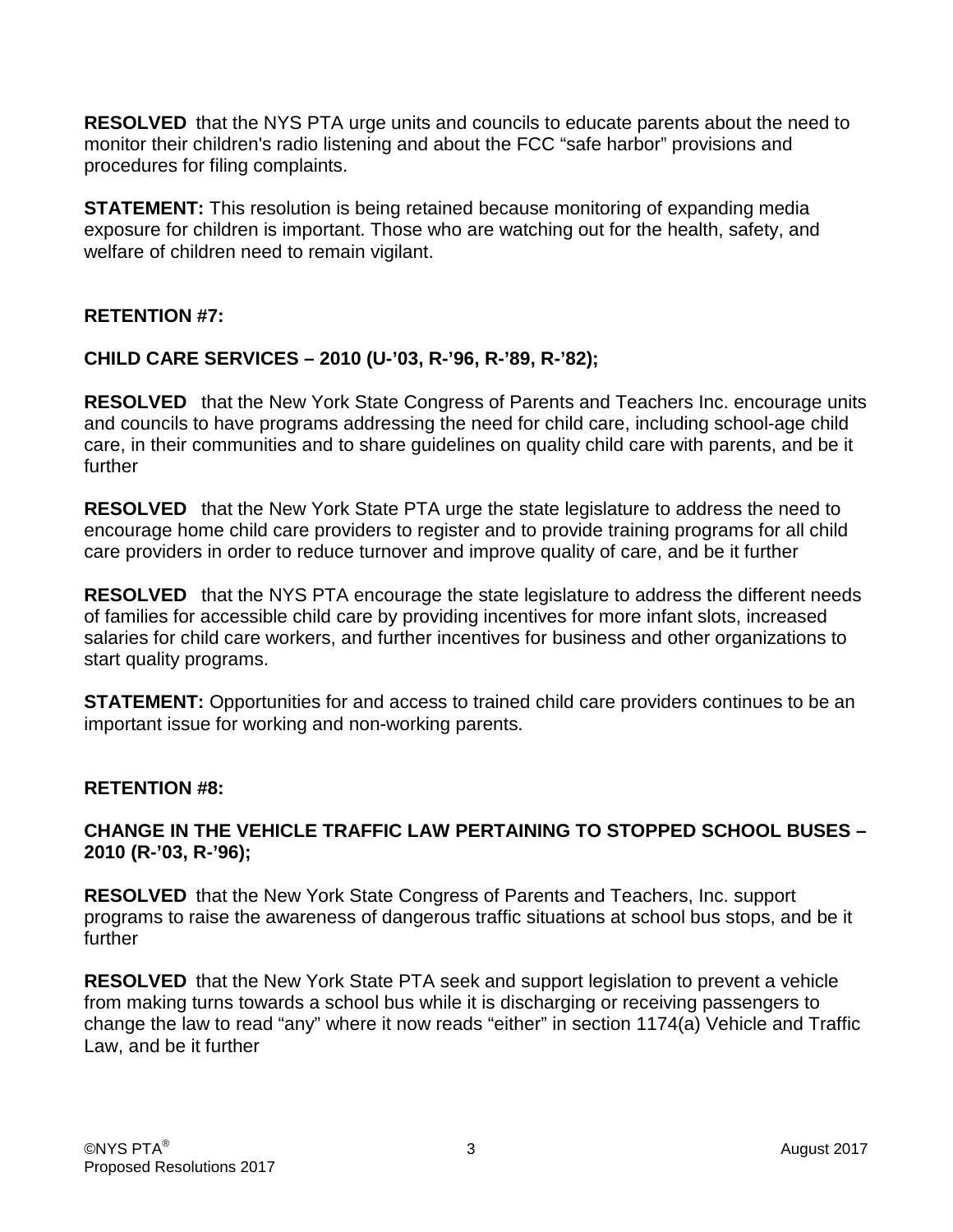**RESOLVED** that the NYS PTA seek and support legislation to prohibit the establishment of bus stops at intersections or within 100 feet of intersections unless the Board of Education adopts a resolution indicating that an intersection location is unavoidable.

**STATEMENT:** This resolution is being retained because it is important for PTAs to continue to support programs that can raise awareness of traffic safety for school bus stops and all routes to school. There is also a current bill pending in the NYS Senate (S4118) to amend the current law as listed in the second resolve. Although the NYS Education Department recommends there should be mid-block bus stops for urban settings and moving stops back a minimum of 100 feet from an intersection, these are not required by law.

## **RETENTION #9:**

## **MONITORS ON SCHOOL BUSES – 2010 (U-'03, R-'96, R-'89, U-'82);**

**RESOLVED** that the New York State Congress of Parents and Teachers, Inc., encourage its local units to sponsor campaigns within their school districts to have money allocated in school budgets to pay the expenses incurred for hiring and training monitors, and be it further

**RESOLVED** that the New York State PTA continue to encourage the State Legislature to consider bus monitors an integral part of transporting children to and from school and, therefore, an "aidable" transportation cost.

**STATEMENT:** The NYS Education Department Commissioner's regulation defines one of the school bus monitor's duties is to assist the school bus driver with maintaining proper student behavior on the bus. Monitors are not mandated nor are the costs covered by state aid, unless there is a student on the bus who requires a monitor via their IEP. Since student safety is of the utmost importance, advocacy is still required in this area.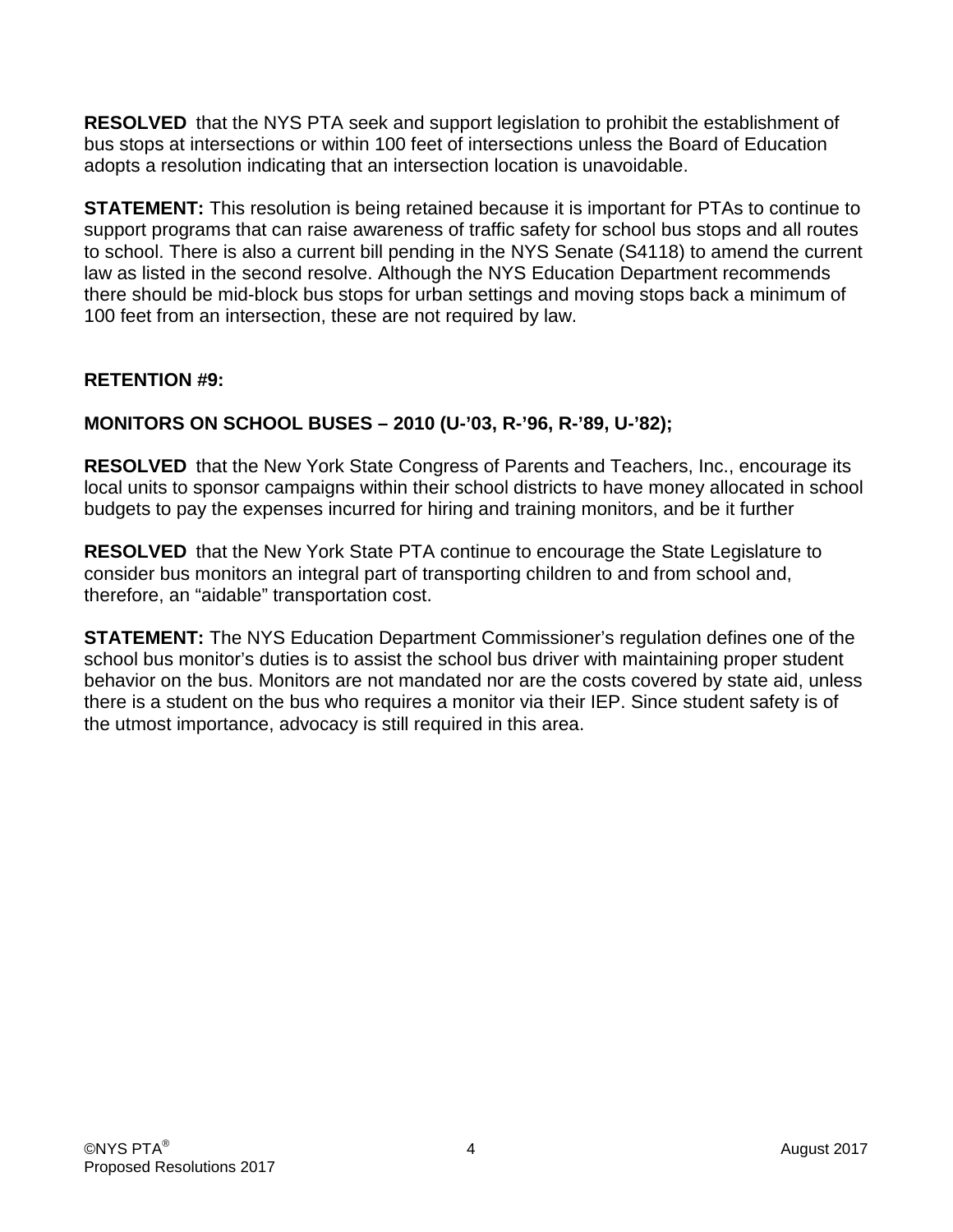## **UPDATES**

#### **UPDATE #1:**

### **COMPREHENSIVE K-12 DRUG, ALCOHOL AND SUBSTANCE ABUSE PREVENTION EDUCATION – 2010 (U-'02);**

**RESOLVED** that the New York State Congress of Parents and Teachers, Inc., urge SED and the Legislature to mandate and fund comprehensive **evidence-based** K-12 drug, alcohol, and other substance abuse prevention education, and be it further

**RESOLVED** that the New York State PTA urge school districts to *(remove: form substance abuse education coalition, to develop and oversee prevention programs in their schools. These coalitions should be encouraged to include all interested parties such as law enforcement, media, community, parents, teachers, administrators, students and health care professionals.)* join community substance abuse prevention coalitions to work in partnership with other key stakeholders to reduce local substance abuse, and be it further

**RESOLVED** that all **evidence-based** substance abuse prevention program *(remove: s be evaluated regularly to measure effectiveness. Programs shall be modified based on evaluation and trends in student attitudes and behaviors.)* **implementation be monitored and improved on a regular basis. Prevention initiatives shall be modified based on assessment of current substance use trends, as well as student, family, and community attitudes and behaviors.**

**STATEMENT:** Although there have been school programs addressing substance use with the goal of prevention, we are now seeing an enormous increase in drug abuse. Programs have been in use for decades without effect. PTA recognizes the need for prevention education in our communities. Only programs with a scientific basis and continuous assessment and adjustment should be in place. In order to determine which substance abuse prevention programs are proven to be effective, districts need to select initiatives from the National Registry of Evidence-based Programs and Practices (NREPP). NREPP-approved programs have all been reviewed and approved to determine effectiveness. Access to NREPP is free and is available to the public. This task requires a community coalition of schools, families, health care, law enforcement, and other stakeholders. The schools alone cannot achieve success on this front.

### **UPDATE #2:**

### **COMPULSORY EDUCATION – 2010 (R-'03, R-'96, R-'89);**

**RESOLVED** that the New York State Congress of Parents and Teachers, Inc., support legislation that would amend the Education Law to change the compulsory education attendance age to *(remove: seventeen)* **eighteen.**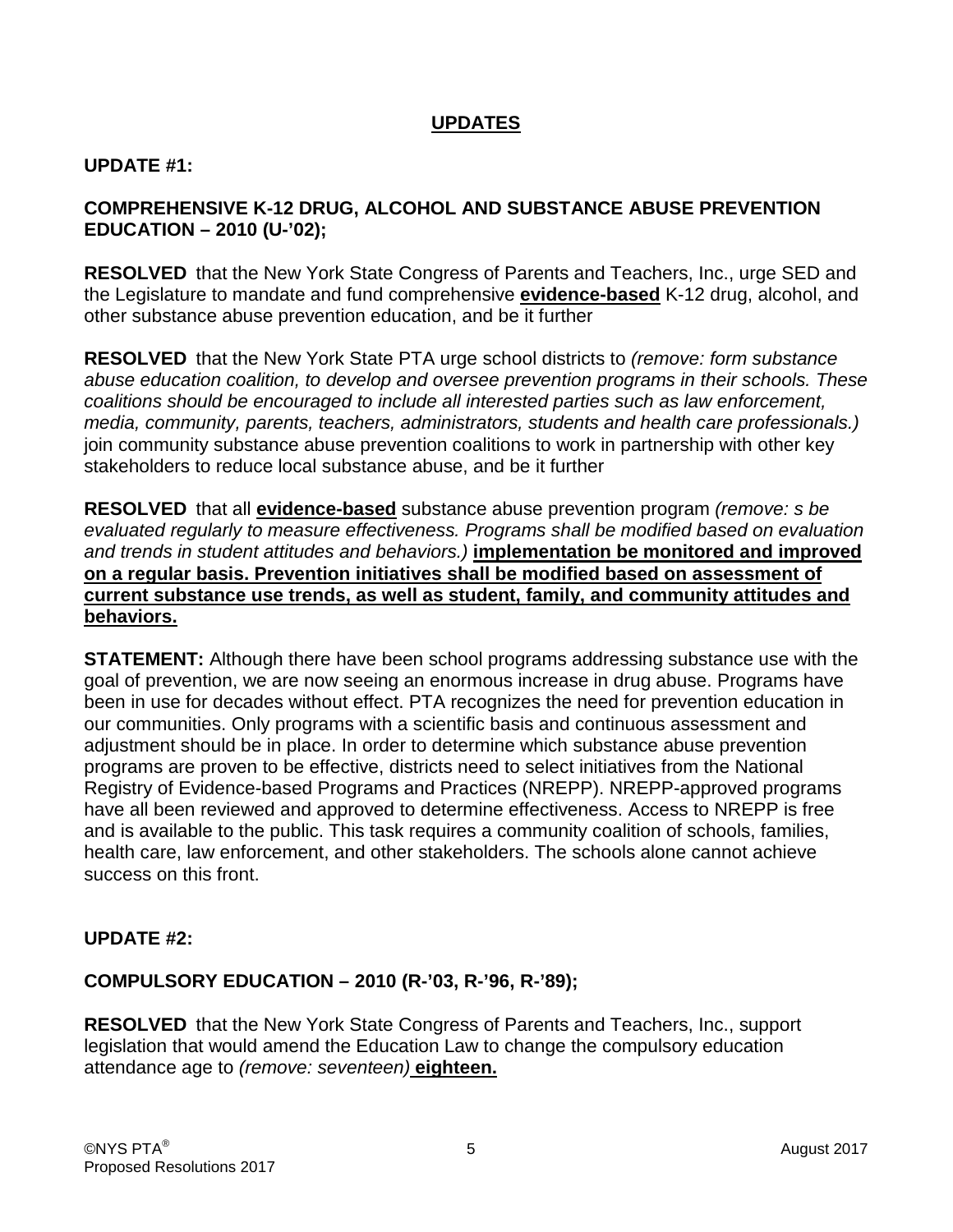**STATEMENT:** In an analysis of the national compulsory age legislation, 30% of states have compulsory education laws to eighteen. The NYS Education Department Regulations Section 3205 – Title IV, Article 65, Part I, 2.a provides an exception that if a minor completes a fouryear high school course of study, they are exempt from the compulsory age requirement.

## **UPDATE #3**

## **USE OF POLYSTYRENE PRODUCTS – 2010 (U-'03, R-'96, R-'89);**

**RESOLVED** that the New York State Congress of Parents and Teachers, Inc., seek and support legislation that would ban **or restrict the use** of polystyrene products at all state and public school facilities **until infrastructure is in place to recycle these products**, and be it further

**RESOLVED** that the New York State PTA urge the state to encourage local municipalities to issue their own ban **or restriction** on polystyrene products **until infrastructure is in place to recycle these products**, and be it further

**RESOLVED** that NYS PTA and its constituent units work to eliminate **or restrict the use of** polystyrene products at all PTA-sponsored events **until recycling infrastructure is available to recycle these products**, and be it further

### **RESOLVED that the NYS PTA encourage legislation that would further the recycling capabilities of all polystyrene products throughout the entire state of New York.**

**STATEMENT:** Polystyrene (Styrofoam) is not yet widely recycled. We are recommending expanding infrastructure, which includes collection of used polystyrene items in public containers through processing to creation of new products.

## **UPDATE #4**

### **HAZARDS FROM LAND, WATER, AIR, NOISE AND LIGHT POLLUTION – 2010 (U-'03, U- '96, R-'89, U-'82);**

**RESOLVED** that the New York State Congress of Parents and Teachers, Inc., support federal and state programs such as the Clean Air Act, Clean Water Act, the "Super Fund", and the Resource Conservation and Recovery Act.

### *(remove: , and be it further*

*RESOLVED that the New York State PTA encourage its units and councils to inform and educate the public as to the hazards of mercury exposure and means of reducing mercury exposure including the proper clean up and disposal of mercury containing bulbs.)*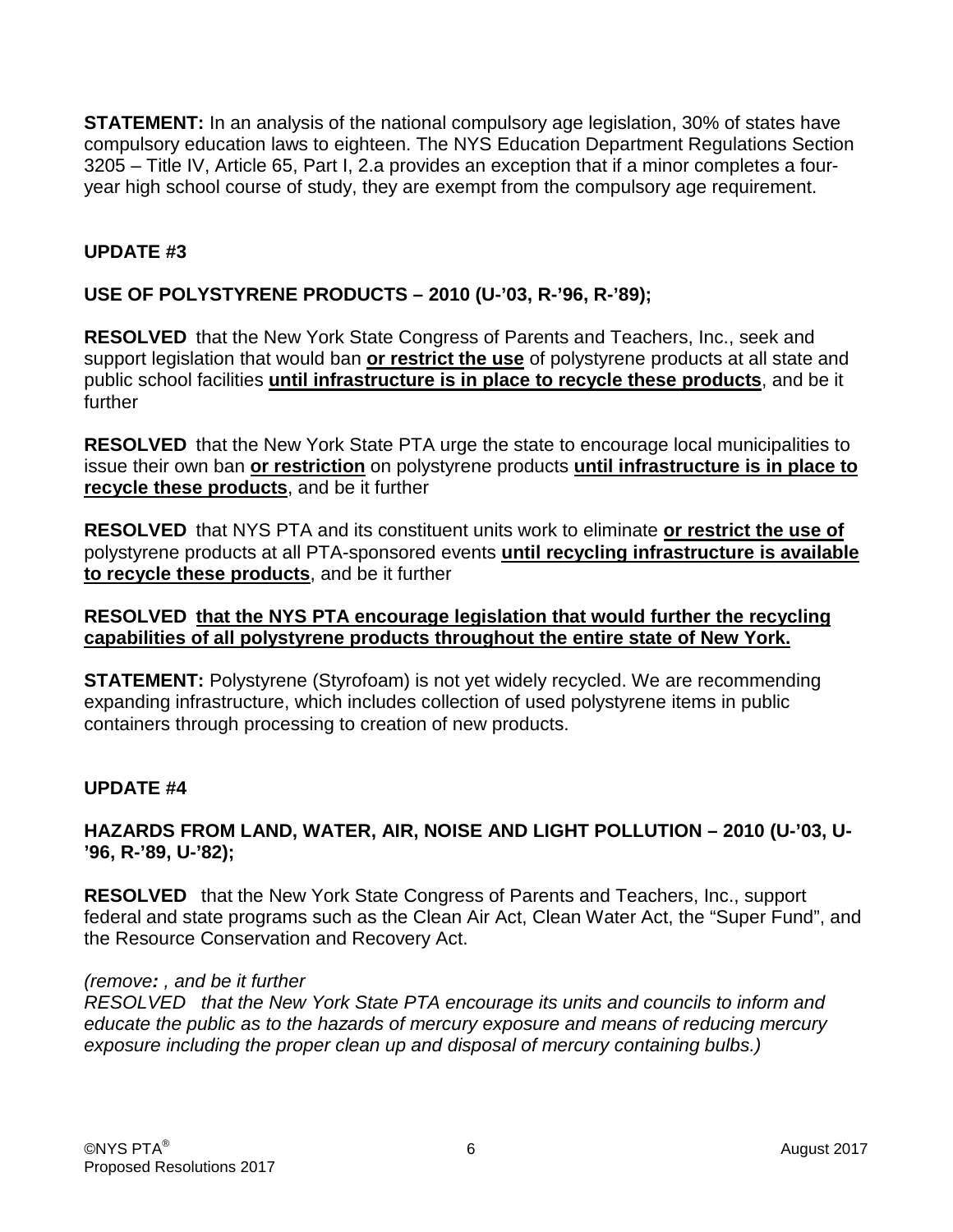**STATEMENT:** This resolution has been updated to remove the second resolved as a result of the NYS PTA resolution entitled *Mercury Reduction in the Environment*.

# **UPDATE: #5**

## **ESTABLISH A LEGISLATIVE TASK FORCE TO REFORM STATE AID TO EDUCATION FORMULAS – 2010 (R-'03);**

**RESOLVED** that the New York State Congress of Parents and Teachers, Inc., encourage the NYS Legislature to establish a task force **that includes all key stakeholders** to study current and proposed school aid formulas and develop a funding solution that is adequate, equitable, predictable, and understandable.

**STATEMENT:** There is a question among all key stakeholders around the equity, predictability, and adequacy of the state's foundation formula and other aids. Therefore, a task force comprised of New York State Education Department (NYSED), school boards, school leaders, teachers, parents, and other key stakeholders is necessary.

## **UPDATE #6**

# **SCHOOL LUNCH PROGRAMS – 2010 (R-'03, R-'96, R-'89, U-'82);**

**RESOLVED** that the New York State Congress of Parents and Teachers, Inc., oppose any cuts in **federal children's nutritional support programs, including but not limited to** the National School Lunch Program**, School Breakfast Program, Child and Adult Care Food Program, Summer Food Service Program, Supplemental Nutritional Assistance Program (SNAP), and Fresh Fruit and Vegetable Program**, and be it further

**RESOLVED** that the New York State PTA urge Congress to reauthorize **child nutrition programs and SNAP** *(remove: school lunch and breakfast programs and the Special Supplemental Food Program for Women, Infants and Children (WIC)*, and be it further

**RESOLVED** that the NYS PTA urge school districts and schools *(remove: that do not yet have them,)* **to operate school breakfast/lunch programs** where there is a demonstrated need**.**  *(remove: to initiate them and operate them in accordance with the federal guidelines even though they may no longer be required by law.)*

**STATEMENT:** According to the National Center for Children in Poverty: "About 15 million children in the United States – 21% of all children – live in families with incomes below the federal poverty threshold, a measurement that has been shown to underestimate the needs of families. Research shows that, on average, families need an income of about twice that level to cover basic expenses. Using this standard, 43% of children live in low-income families."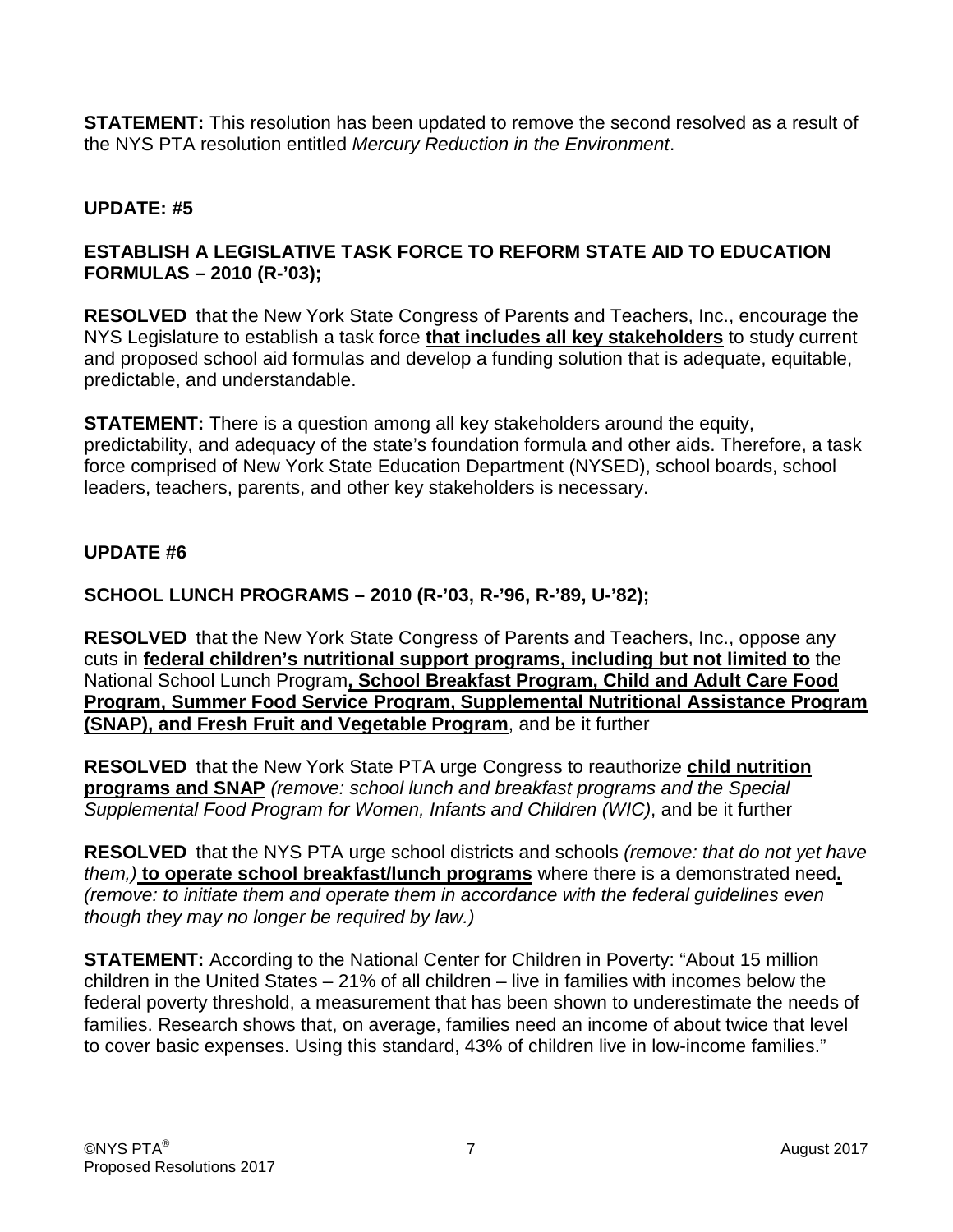NYS PTA will continue to support federal programs that fund nutritional support to children and their families, including school lunch and breakfast, summer feeding, WIC, and SNAP.

# **UPDATE**: **#7**

# **BACKGROUND CHECKS OF SCHOOL EMPLOYEES – 2010, (U-'03, R-'96, R-'89);**

**RESOLVED** that the New York State Congress of Parents and Teachers, Inc. urge school districts to *(remove: do thorough background checks of school employees before employment and to request verification)* **verify** that background checks are performed on employees of companies under contract with the school district **or any persons in an employee, consultant, or trainee/internship situation not covered by SAVE (Safe Schools Against Violence in Education Act)** who may come in direct contact with the school district's children, and be it further

### **RESOLVED that the New York State PTA urge school districts' boards of education to have specific policies that define what appropriate background checks should be.**

**STATEMENT:** This resolution is being updated to reflect that according to the NYS Education Law and Regulations, all applicants for employment in public schools, charter schools or BOCES must have fingerprint background checks. Certain non-school district personnel who meet specific criteria must be fingerprinted. These include: employees of contract service providers who are placed within the district buildings for more than five (5) days per school year and have direct contact with students. Examples: psychologists, physical therapists, occupational therapists, translators, and counselors; guest lecturers/artists-in-residence placed in a school for more than five (5) days per school year, sports officials, and unpaid coaches. However, there are employment/other situations where NY State Education Department fingerprint processing is not allowed because they are not covered by the SAVE legislation. This includes non-certified special education school employees, student employees, outside consultants with direct contact with students for five (5) days or less, unpaid student interns or student teachers, and bus drivers who have been cleared for employment pursuant to sections 509-cc, 509-d and/or 1229-d of the Vehicle and Traffic Law.

(http://www.highered.nysed.gov/tsei/ospra/fingerprintingcharts.html)

## **UPDATE #8:**

# **MANDATED FIRE DRILLS – 2010 (R-'03, U-'96, R-'89);**

**RESOLVED** that the New York State Congress of Parents and Teachers, Inc., urge the New York State Education Department to consider amending the requirement of mandated fire**/lockdown/lockout** drills so that at least one drill occurs annually during non-**traditional** *(remove: classroom)* situations**.** *(remove: and before/after school instructions for all building occupants)*